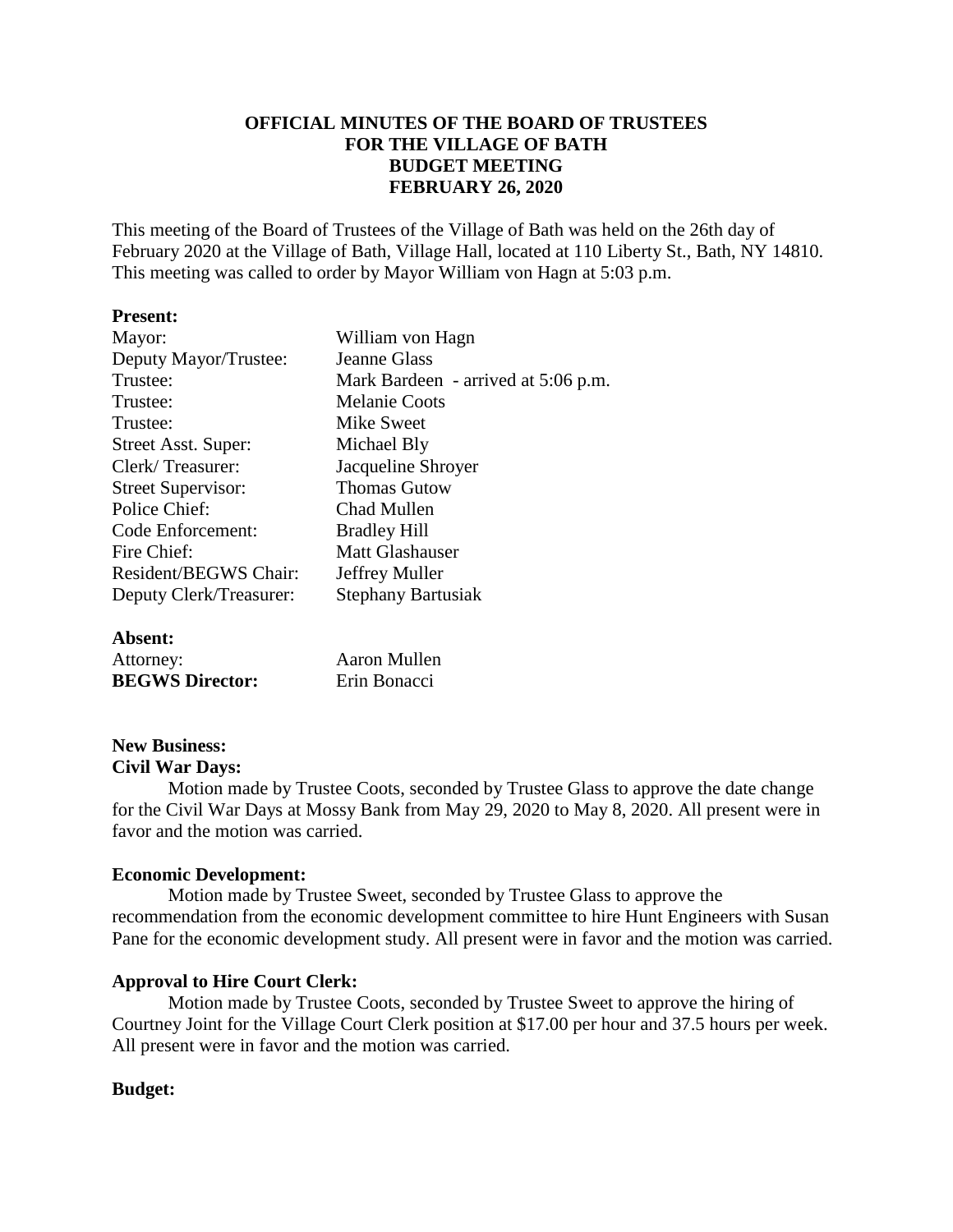The Board reviewed the budget which started out with a 1.68% tax increase.

The Mayor mentioned that the street department should start looking at the cost of a generator for their building and the gas system. If there is no power, they can't run the computer system to the gas system.

Chief Mullen to look into changing the local law on garbage trucks to reflect what the Village currently does.

Change all salaries of the full time non-contractual employees to 2.5% as all contracts are averaging 2.5%.

BEGWS Chair will look into the questions on the street lighting on how there are repair costs.

Would like to start the sidewalk program this year and make it widely advertised and suggested maybe putting a committee together to run the program.

Discussed that the Village would be able to purchase the 2 pieces of equipment (laptop and 2 year buyback on the loader) now, it could drop the budget to an estimated 0.76% increase.

Motion made by Trustee Sweet, seconded by Trustee Bardeen to purchase the Laptop and the 2 year buyback on the loader and to approve a budget transfer of \$1500.00 from A1990.4 Contingent Account to A1325.2 Clerk Equipment and \$26,295.00 from A1990.4 Contingent Account to A5110.2 Street Dept Equipment. All present were in favor and the motion was carried.

### **Adjourn Regular Meeting/Executive Session:**

Motion made by Trustee Glass, seconded by Trustee Coots to adjourn the budget meeting of the Board of Trustees of the Village of Bath at 6:34 p.m. to go into executive session for personnel and contracts. All present were in favor and the motion was carried.

# **Brad Hill was asked to stay in executive session, Left at 6:46 p.m.**

# **Chad Mullen was asked to enter into executive session at 6:46 p.m., left at 6:58 p.m.**

### **Return to Regular Session:**

Motion made by Trustee Coots, seconded by Trustee Sweet to return to regular budget session at 7:02 p.m. All present were in favor and the motion was carried.

### **Budget:**

Decided to take out some amounts of the line for the Police Anticipated Retirement and use Reserve Funds if needed. Budget will be recalculated with all suggestion and brought to the next Village Board Meeting

# **There will be no need for further board meetings and discussions will take place at the regularly scheduled board meeting on Monday, March 16, 2020 at 5:30 p.m.**

# **Adjournment:**